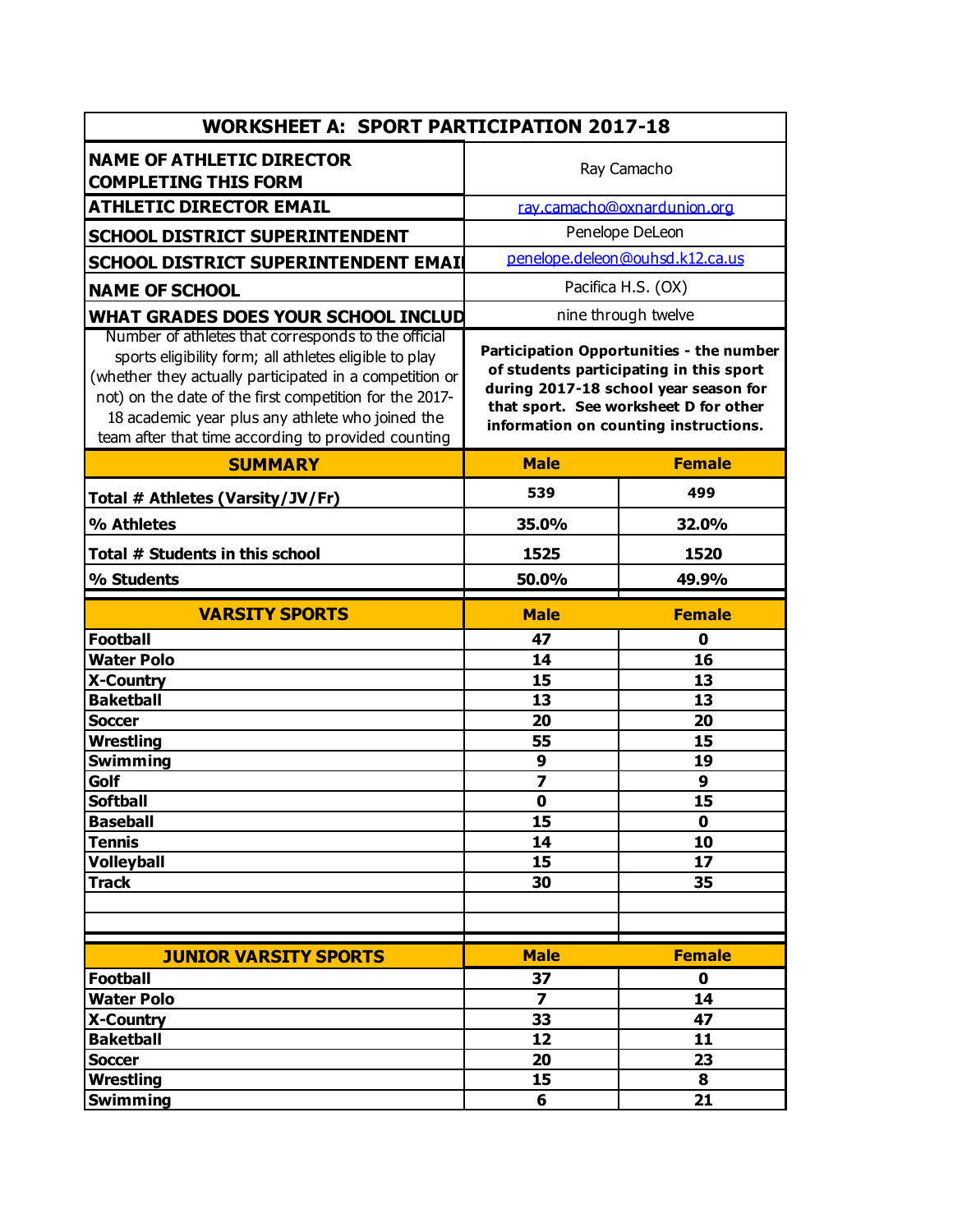| <b>WORKSHEET A: SPORT PARTICIPATION 2017-18</b> |    |    |  |  |
|-------------------------------------------------|----|----|--|--|
| Golf                                            |    |    |  |  |
| <b>Softball</b>                                 |    |    |  |  |
| <b>Baseball</b>                                 | 14 |    |  |  |
| <b>Tennis</b>                                   | 11 | 21 |  |  |
| Volleyball                                      | 12 | 14 |  |  |
| <b>Track</b>                                    | 32 | 60 |  |  |